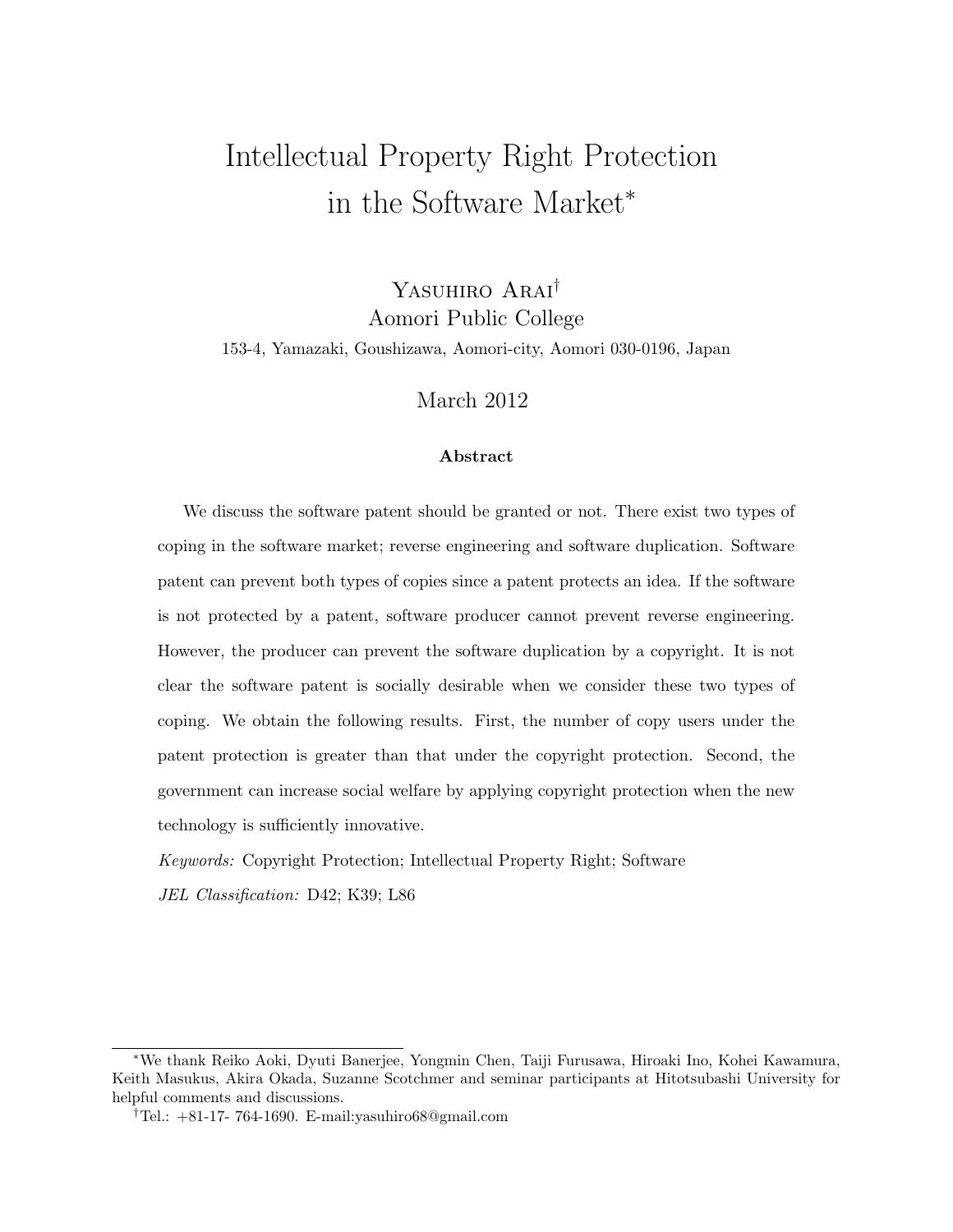## **1 Introduction**

Patents have been used to reward inventors for their developments. In the U.S., patent law grants right holders exclusive use only for inventions that are useful, new and nonobvious. Bessen and Hunt (2004) and Aharonian (2005) report that the United States Patent and Trademark Office (USPTO) grants more than 20,000 software patents a year. The number of software patents is growing rapidly in the U.S. On the other hand, software patents are not granted by the European Patent Office (European Patent Convention Article 52). In July 2005, the EU rejected the patent proposal called the Computer Implemented Inventions Directive, and the European Patent Office announced that it would not grant software patents. USPTO gives weight to the software producer's incentive. The European Patent Office, by contrast, focuses on the welfare loss from exclusive use. It is not clear which policy is more socially desirable.

Many studies have investigated optimal patent protections. Gallini (1992) and Tandon (1982) discuss the optimal patent life by focusing on the basic tradeoff problem between the producer surplus and the social welfare loss. Klemperer (1990) and Gilbert and Shapiro (1990) consider the relationship between the patent length and the patent breadth. O'Donoghue, Scotchmer and Thisse (1998) and Scotchmer and Green (1995) discuss the optimal protection scheme with sequential innovation. However, it is difficult to apply such discussions to the software market because they do not consider specific properties of software. In the software market, there are two types of copying: reverse engineering and software duplication. Reverse engineering is copying by rival producers. For example, the rival producers can steal innovative technology by reading the source code of the software. They can improve the quality of their software by copying that technology. The literature on patents mainly focuses on the theft of ideas by producers.

When we consider the software market, we must also consider software duplication. With the emergence of computer technology, illegal copies of software are becoming increasingly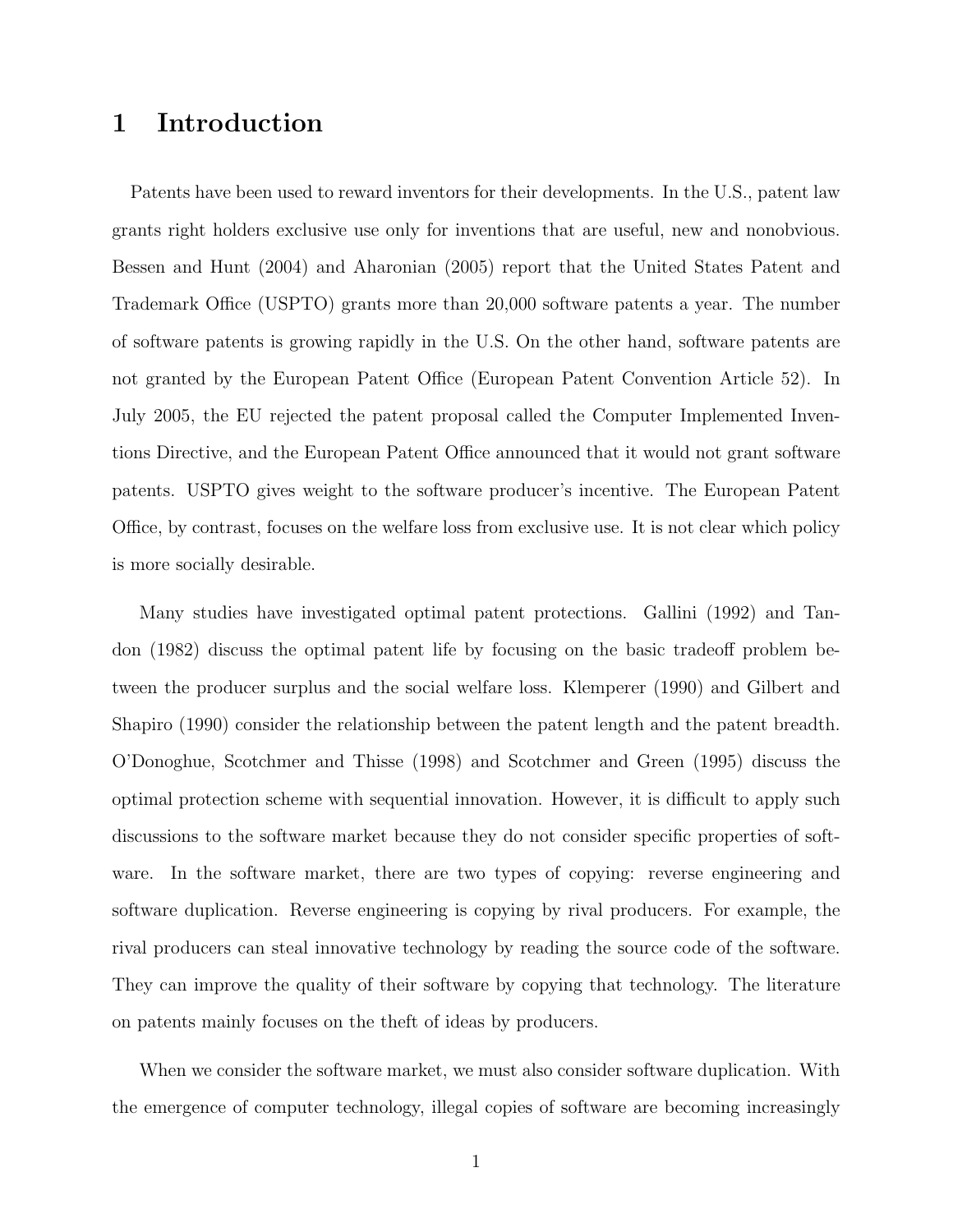easy to create and obtain. The Business Software Alliance (BSA, 2009) estimates that, in 2008, the illegal software market caused about US\$53 billion in damages all over the world. This paper discusses both types of copying to ascertain the optimal form of intellectual property rights protection in the software market.

This analysis also focuses on the differences between patent and copyright since the software may be protected by both the patent and the copyright. From a legal viewpoint, there are many differences between these two forms of intellectual property rights. First, there are differences among those who make copies. For instance, most copyrighted products are copied by consumers. It is easy to copy a CD borrowed from a friend and enjoy it. However, it is difficult for a consumer to make a copy of a specific drug. Those who make copies of patented products require technology to capture the innovative idea of the product. Second, there are differences in the object protected by intellectual property rights. A patent protects an "idea," for example, how to make a specific medicine or innovative technology to improve computer throughput. On the other hand, a copyright protects "expression," such as films, books and video games.

Software can be protected by a patent if it contains an innovative "idea" to improve efficiency or productivity. Similarly, software also can be protected by copyright because it is an "expression" by a source code. We need to capture the differences to discuss the optimal form of intellectual property right protection in the software market. As shown above, a patent protects an "idea", and therefore a producer can prevent both reverse engineering by rival producers and software duplication by consumers. However, a copyright scheme cannot prevent reverse engineering as it does not protect an idea. It is not clear which is more beneficial from a social point of view.

Although there are many differences between copyright and patent from a legal viewpoint, they are treated in the same manner in economics. Economic analysis of intellectual property rights sheds light on the tradeoff between a producer's incentive and social welfare. All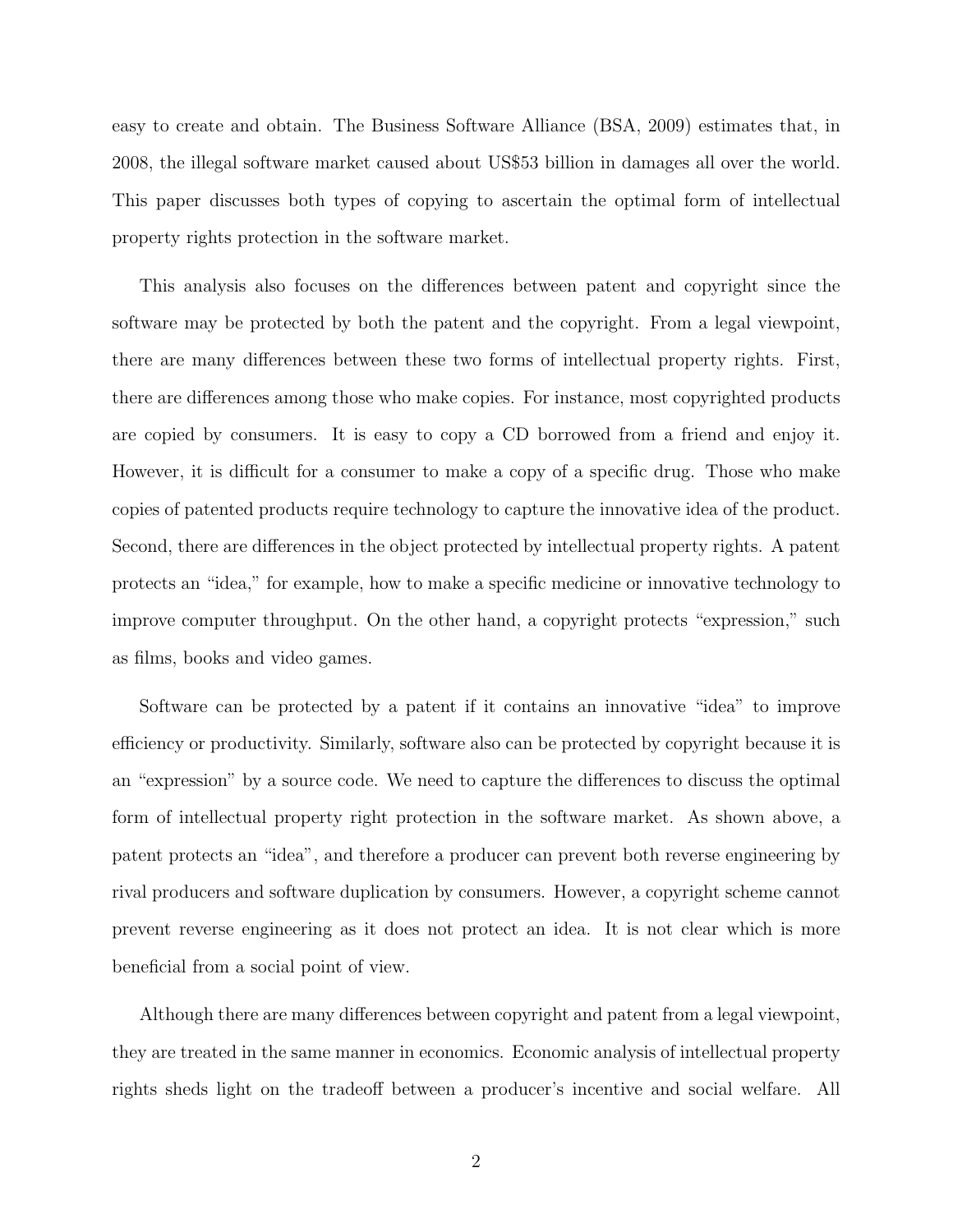intellectual property rights grant the right holders exclusive use of their goods to protect producers' incentives. On the other hand, these exclusive rights decrease the social surplus owing to a monopoly situation. Many studies consider how to solve this trade-off problem. According to the economics literature, copyright is identical to patents because both forms of intellectual property rights share this tradeoff problem.

Over the past few years, a number of empirical studies have been conducted on software patents. For example, Lerner and Zhu (2007) and Mann and Sager (2007) reveal the impact of software patent on the software development empirically. However, few attempts have so far been made in theoretical research. Although some papers have considered software (Church and Gandal, 1992; Ellison and Fudenberg, 2000; Varian, 2000; Banerjee, 2003), they do not take into account differences between patent and copyright.

We obtain the following results. First, the number of copy users under the patent protection scheme is larger than that under the copyright protection scheme. Second, we compare two intellectual property right protection schemes for the software market: patent and copyright. When the degree of innovation is small, there is no difference between the two schemes because the rival producer does not steal the new technology. When the new technology is sufficiently innovative, governments can increase the quality of all software sufficiently by applying copyright protection. We show the effect of improving producer's quality and subsequent copying on protection. Recently, the necessity of software patents has been discussed. We indicate that the government should not protect software by patents. The government can increase social welfare by applying the appropriate copyright protection to provide sufficient incentive to producers.

This paper is organized as follows. Section 2 considers the optimal patent protection. In this section, theft of ideas by rival producers is prevented by a patent. We can obtain the socially optimal level of protection against software duplication and of social welfare in equilibrium. Section 3 discusses the optimal level of copyright protection against software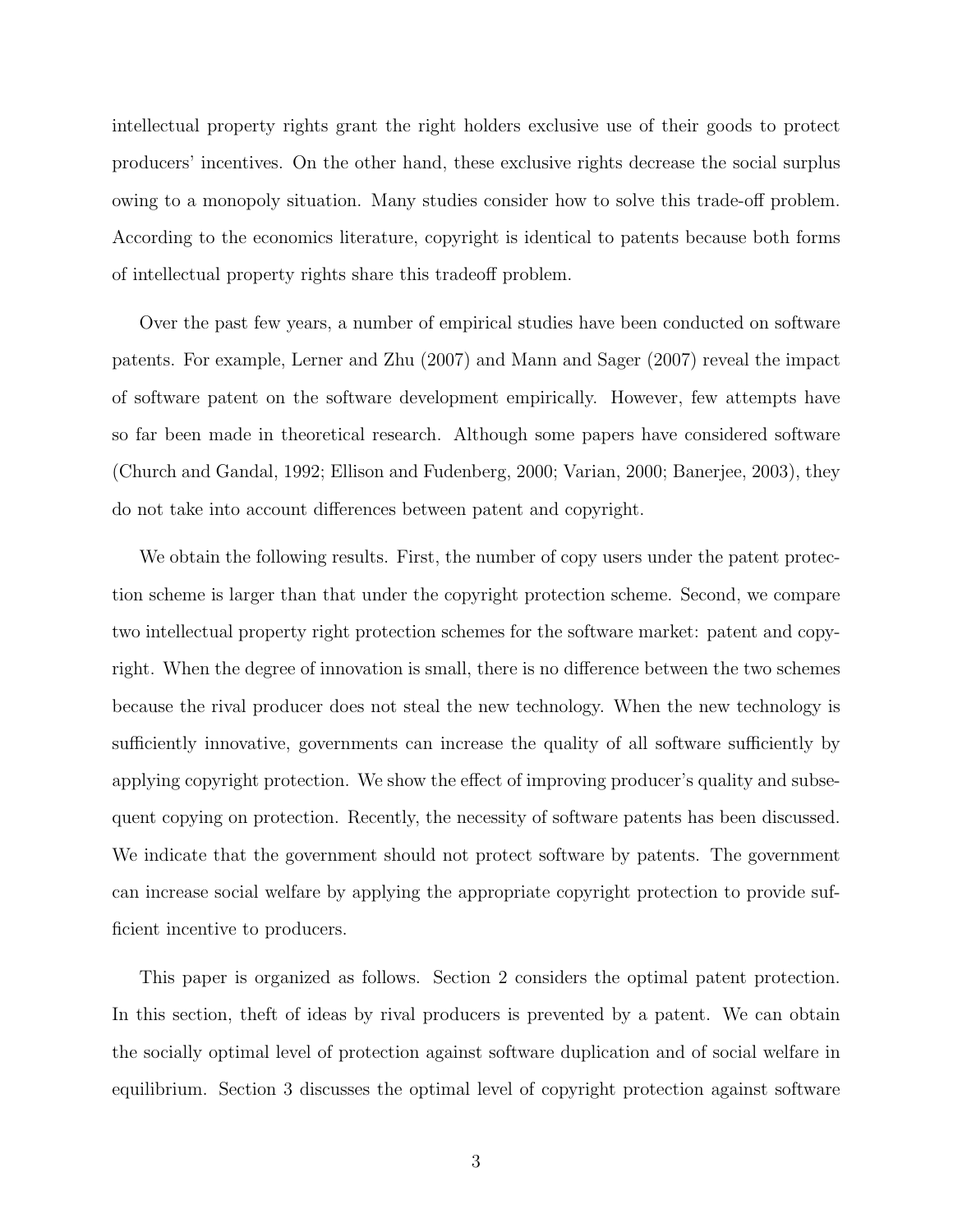duplication. In this section, we consider the case in which a rival producer can steal new technology and improve its software quality. The government attempts to set the optimal level of protection against software duplication in this situation. Section 4 then argues for the optimal intellectual property right protection scheme in the software market. We can compare social welfare in the equilibrium of the two schemes. This section reveals which protection scheme is better from viewpoint of society. Section 5 concludes the discussion. All proofs are provided in the Appendix.

#### **2 Patent Protection in the Software Market**

We discuss the optimal patent protection in the software market. In this case, the rival producer cannot copy new technology because of patent protection against reverse engineering. We consider two software producers in the market: producers 1 and 2. Both can produce software of the lowest level of quality  $q_2 \geq 0^{-1}$  without innovation. Producer 1 can improve software quality to  $q_1 = q_2 + \delta$  with new technology.  $\delta$  denotes the degree of innovation. In this paper, we assume that the marginal cost of producing is equal to zero for simplicity. Producer 1 decides whether to produce the innovative software with development cost *F*. When producer 1 does not develop the new technology, producers set the price at zero and play a Bertrand competition in the software market. We also assume that there are two types of consumers: legal and illegal users. Legal users decide to purchase software from producer 1, producer 2 or neither. The consumer valuations of the software, each of which is denoted by *v<sup>i</sup>* , are uniformly distributed on the interval [0*,* 1]. Each consumer wants to buy at most one unit. If consumer *i* purchases the software at its retail price  $p_j$  ( $j = 1, 2$ ), the utility is given by  $q_jv_i - p_j$ . Illegal users can make a perfect copy of the highest quality software at no cost and their utility is given by  $q_j v_i$ . The ratio of legal users is  $0 \le e \le 1$ , where *e* means

<sup>&</sup>lt;sup>1</sup>We do not allow producer 2 to decrease its quality for simplicity. We can obtain the same qualitative conclusions even if we assume that the producer can decrease  $q_2$ .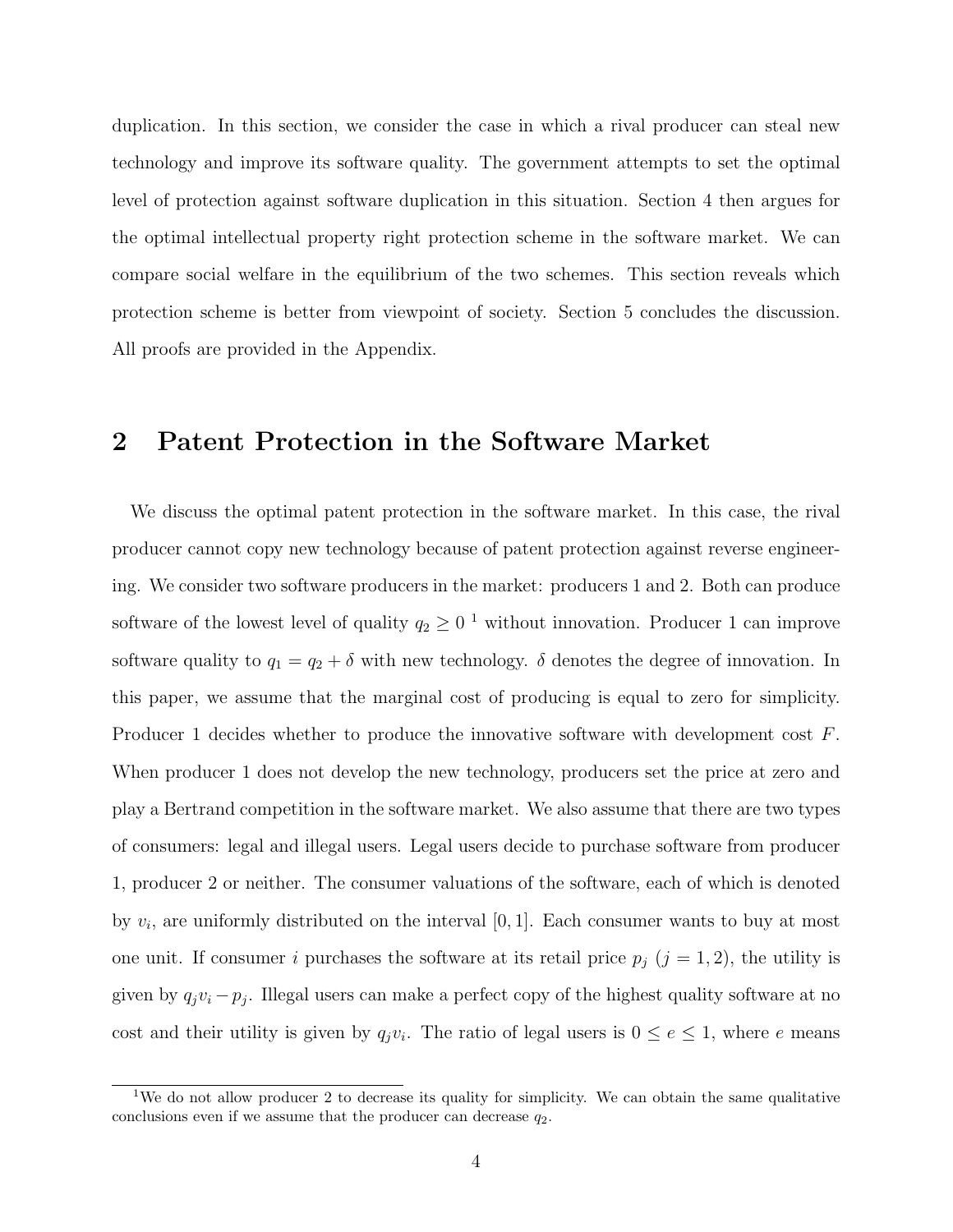the parameter of enforcement set by the government. We present a multistage game model to consider the optimal intellectual protection scheme. The four stages of the game have the following rules.

- 1. Government sets *e* to maximize social welfare.
- 2. Producer 1 decides whether to develop the new technology  $\delta$  at development cost  $F$ .
- 3. Producers choose prices  $p_j$  simultaneously.
- 4. Legal users decide whether they will purchase the software from producer 1 or purchase nothing. Illegal users make copies of producer 1's software.

The government's goal is to maximize the social surplus, which is defined as the sum of the producers' surplus and the consumers' surplus. We analyze the subgame perfect equilibrium by backward induction. First, let us consider consumer behavior<sup>2</sup>.

**Lemma 1** *:Given e and* price  $p_j$ , the optimal choice of legal consumers is to not obtain the *good if and only if*

$$
v_i < \min\left\{\frac{p_1}{q_1}, \frac{p_2}{q_2}\right\}.
$$

*Legal users will purchase the software from producer 2 if and only if*

$$
\frac{p_2}{q_2} \le v_i < \frac{p_1 - p_2}{\delta},
$$

*and will purchase the software from producer 1 if and only if*

$$
v_i \ge \max\left\{\frac{p_1}{q_1}, \frac{p_1 - p_2}{\delta}\right\}.
$$

*All illegal users will make a copy of producer 1's software.*

<sup>&</sup>lt;sup>2</sup>Since the proof of lemmas are straightforward, albeit rather lengthy, we do not present it here.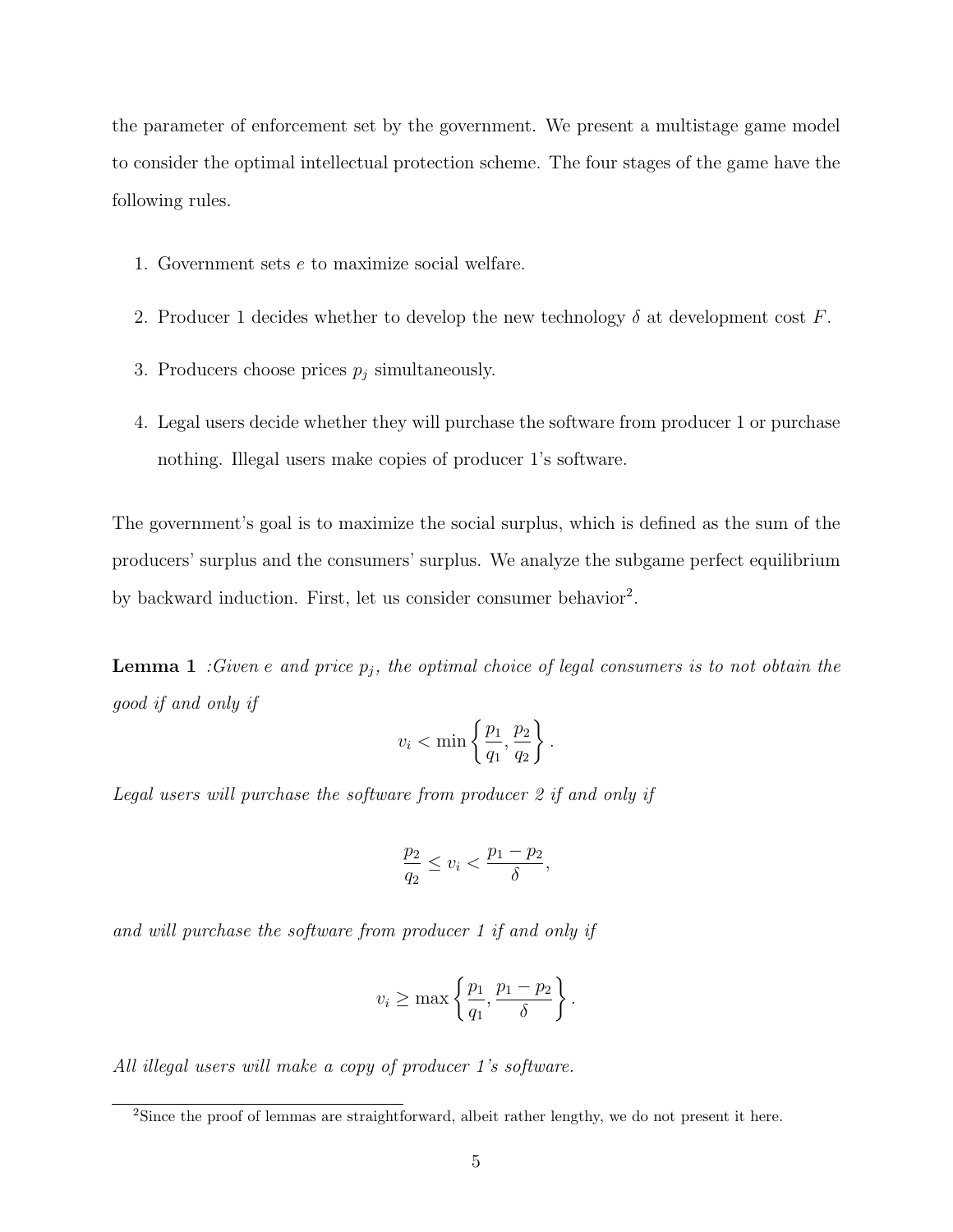

Figure 1: Consumer behavior when  $p_1q_2 > p_2q_1$ 

Consumer behavior thus depends on their valuation of the software quality and price. In the first case, legal users ignore software when their valuation of the software is lower than the price of producer 2's software. In the second case, the utility of purchasing producer 2's software is positive and higher than the utility of purchasing producer 1's software. In the third case, consumers prefer producer 1's software to that of producer 2, because the utility of software 1 is positive and higher. Figure 1 shows consumer behavior when  $p_1q_2 > p_2q_1$ . In this class, consumers with valuations larger than  $(p_1 - p_2)/\delta$  purchase producer 1's software. Those with valuations between  $p_2/q_2$  and  $(p_1 - p_2)/\delta$  buy the software from producer 2 and those with valuations less than  $p_2/q_2$  do not consume. The legal users' demand for producer 1's software  $D_1$  and for that of producer 2  $D_2$  when  $p_1q_2 > p_2q_1$  are thus given by:

$$
D_1 = e\left(1 - \frac{p_1 - p_2}{\delta}\right), \ D_2 = e\left(\frac{p_1 - p_2}{\delta} - \frac{p_2}{q_2}\right). \tag{1}
$$

From (1), we also obtain

$$
\pi_1 = ep_1 \left( 1 - \frac{p_1 - p_2}{\delta} \right) - F, \ \pi_2 = ep_2 \left( \frac{p_1 - p_2}{\delta} - \frac{p_2}{q_2} \right).
$$

Producers choose prices at the third stage. We consider their strategy in the next lemma.

**Lemma 2** *:When the new technology is developed, the profits of producers are maximized by*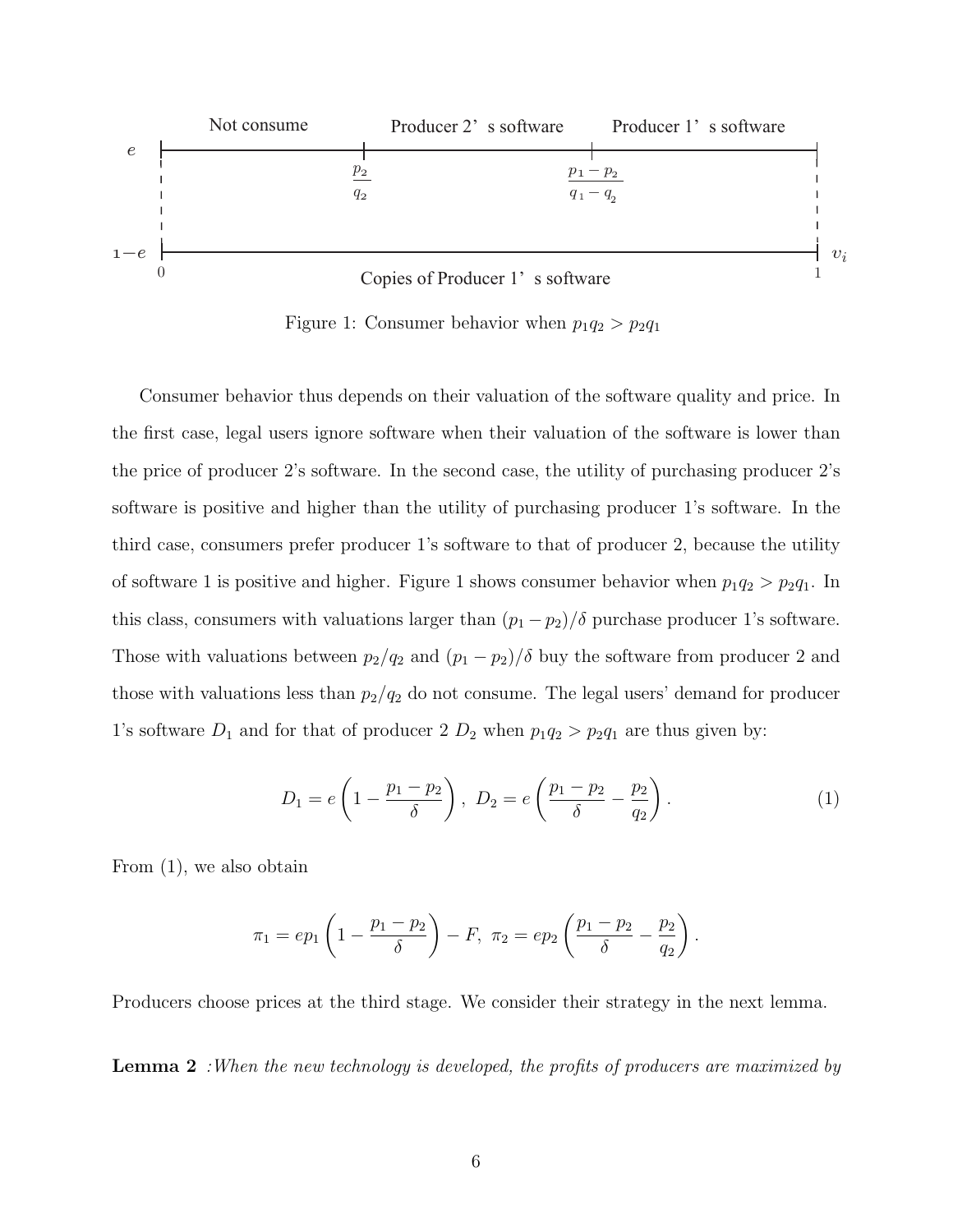*the choice:*

$$
p_1^a = \frac{2q_1\delta}{4q_1 - q_2}, \quad p_2^a = \frac{q_2\delta}{4q_1 - q_2}.\tag{2}
$$

*Under these strategies, the profits of producers are:*

$$
\pi_1^a = \frac{4eq_1^2 \delta}{(4q_1 - q_2)^2} - F, \quad \pi_2^a = \frac{eq_1q_2 \delta}{(4q_1 - q_2)^2}.
$$
\n(3)

*When F is larger than*  $4eq_1^2\delta/(4q_1-q_2)^2$ , then producer 1 does not develop the new technology *and as a result producers set*  $p_1^a = p_2^a = 0$ .

We now consider the optimal level of patent protection against software duplication. The government chooses protection level *e* to maximize social welfare, which is defined as the sum of producer surplus and consumer surplus. If producer 1 develops new technology, the social welfare function is given by:

$$
e\left(\int_{\frac{p_1^a-p_2^a}{\delta}}^{1} q_1 v dv + \int_{\frac{p_2^a}{q_2}}^{\frac{p_1^a-p_2^a}{\delta}} q_2 v dv\right) + (1-e) \int_0^1 q_1 v dv - F
$$

The first term denotes the sum of producer surplus and consumer surplus from legal users. The second term represents the consumer surplus because of illegal users. If producer 1 does not develop the new technology, both producers will produce the software with quality *q*2, and set zero prices because of severe price competition. Then, the social welfare is given by:

$$
SW^{a}(e) = \begin{cases} \frac{eq_{1}(12q_{1}^{2} - q_{1}q_{2} - 2q_{2}^{2})}{2(4q_{1} - q_{2})^{2}} + \frac{q_{1}(1-e)}{2} - F, & \text{if } F \leq \frac{4eq_{1}^{2}\delta}{(4q_{1} - q_{2})^{2}}\\ \frac{q_{2}}{2} & \text{if } F > \frac{4eq_{1}^{2}\delta}{(4q_{1} - q_{2})^{2}} \end{cases}
$$
(4)

The next lemma shows how changes in protection affect social welfare.

**Lemma 3** *:The protection level against the software duplication e affects the social welfare as follows.*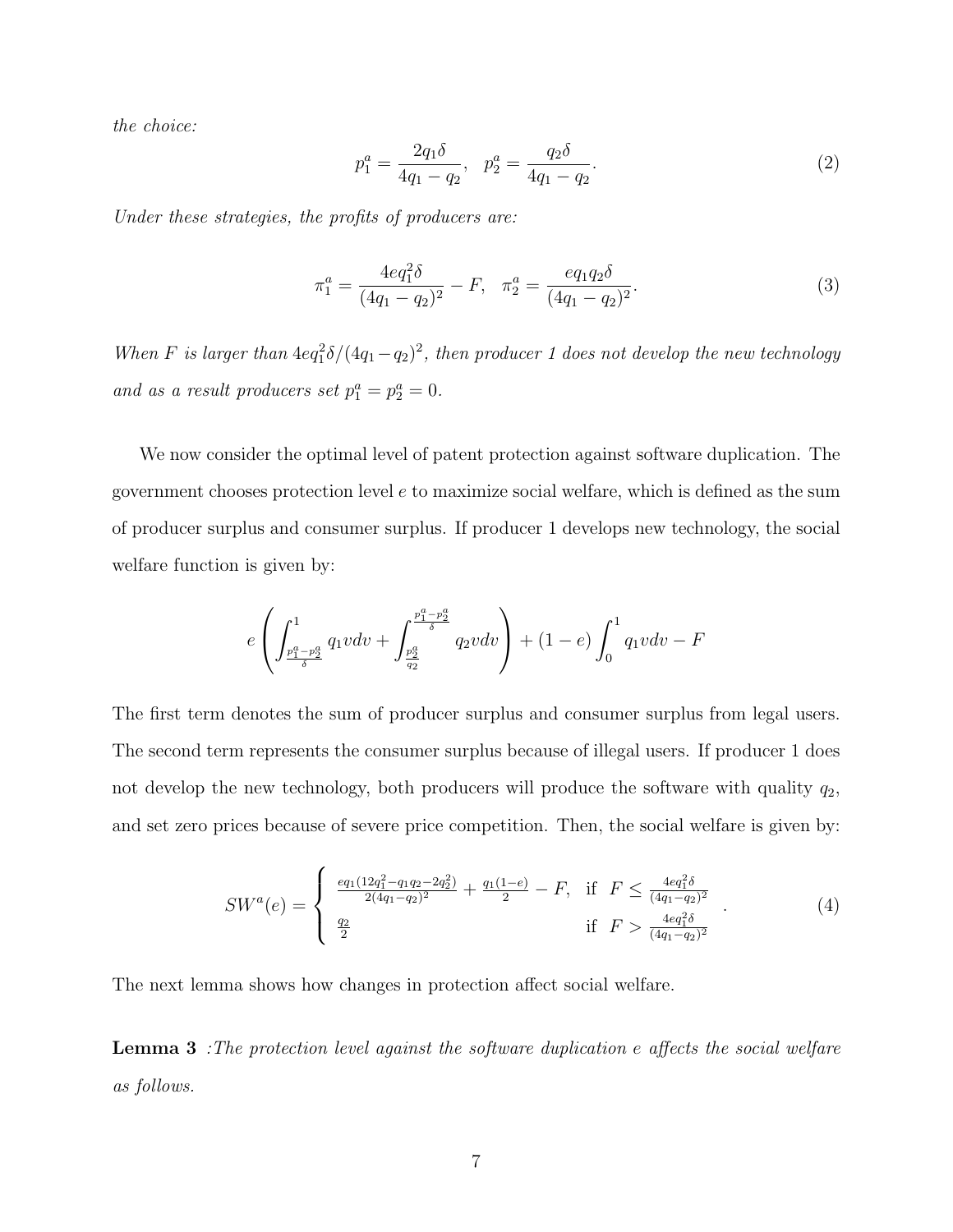- (1) If  $0 \leq F < 4eq_1^2 \delta/(4q_1 q_2)^2$ , then the social welfare is a decreasing function in *protection level e*
- (2) *If*  $4eq_1^2 \delta / (4q_1 q_2)^2 \leq F$ , then the social welfare becomes  $q_2/2$ .

The implication of this lemma is clear. Social surplus is a decreasing function of the protection level *e* because the number of consumers who use the software decreases as protection increases. On the other hand, we can obtain the result that producer's profit is an increasing function of protection from equations (3), because the number of consumers who purchase the software increases as protection increases. If the government sets a low level of protection *e*, a producer may decide to not develop the new technology because it cannot compensate for its development cost. In such cases the social surplus will be  $q_2/2$  under Bertrand competition. The next proposition shows the optimal level of patent protection *e a* against software duplication.

**Proposition 1** *:The optimal level of protection*  $e^a$  *against software duplication under the patent scheme is as follows:*

(1) If  $F < 4q_1^2 \delta/(4q_1 - q_2)^2$ , the government should set the protection level to a level that *makes the producer 1's profit zero. The optimal protection level*  $e^a$  *is given by:* 

$$
e^a = \frac{F(4q_1 - q_2)^2}{4q_1^2 \delta},
$$

(2) If  $F \geq 4q_1^2 \delta/(4q_1 - q_2)^2$ , the producer 1 chooses not to develop the new technology for *any level of protection.*

Lemma 3 shows that the government desires to set the protection level *e* as low as possible. Producer 1 may decide not to develop a new technology if the protection level is too low because its profit is an increasing function of *e*. In the first case, setting the protection to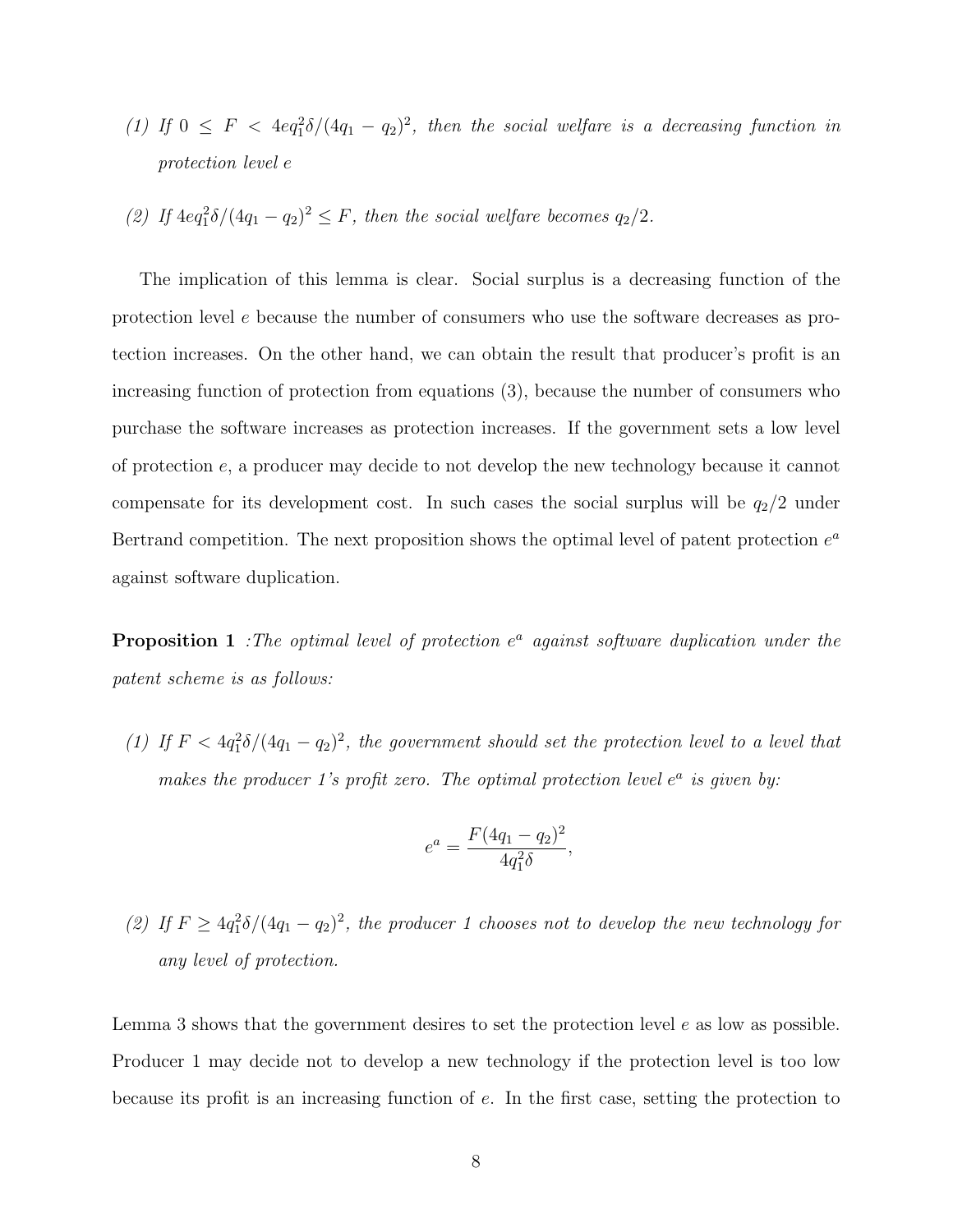zero will result in a negative profit for producer 1 with the development. The government sets *e* to provide sufficient incentive for development. The level of protection is set just high enough to result in a nonnegative profit after the invention. In the second case, producer 1 will never develop the new technology because the development cost is too high. If producer 1 does not develop it, consumers can use the software without cost because producers set the price at zero and play Bertrand competition. In this case, the social welfare does not depend on the level of protection against software duplication because all software is provided at zero price. In the next section, we consider the optimal level of protection against software duplication when the government applies a copyright protection scheme.

### **3 Copyright Protection in the Software Market**

We consider how reverse engineering affects the protection level *e* and social welfare because copyright cannot prevent reverse engineering. When producer 1 develops the innovative technology  $\delta$ , producer 2 can decide whether to steal it by reading the source code. We assume that the cost of reverse engineering is zero. The timing of the game is changed as follows.

- 1. Government sets *e* to maximize social welfare.
- 2. Producer 1 decides whether to develop the new technology  $\delta$  at a fixed cost  $F > 0$ . If producer 1 decides to develop it, producer 2 chooses a level of quality  $q_2 + \gamma$  ( $0 \le \gamma \le \delta$ ) by reverse engineering.
- 3. Producers choose prices  $p_j$  simultaneously.
- 4. Legal consumers decide whether they will purchase software from producer 1, producer 2 or neither. Illegal users make copies of producer 1's software.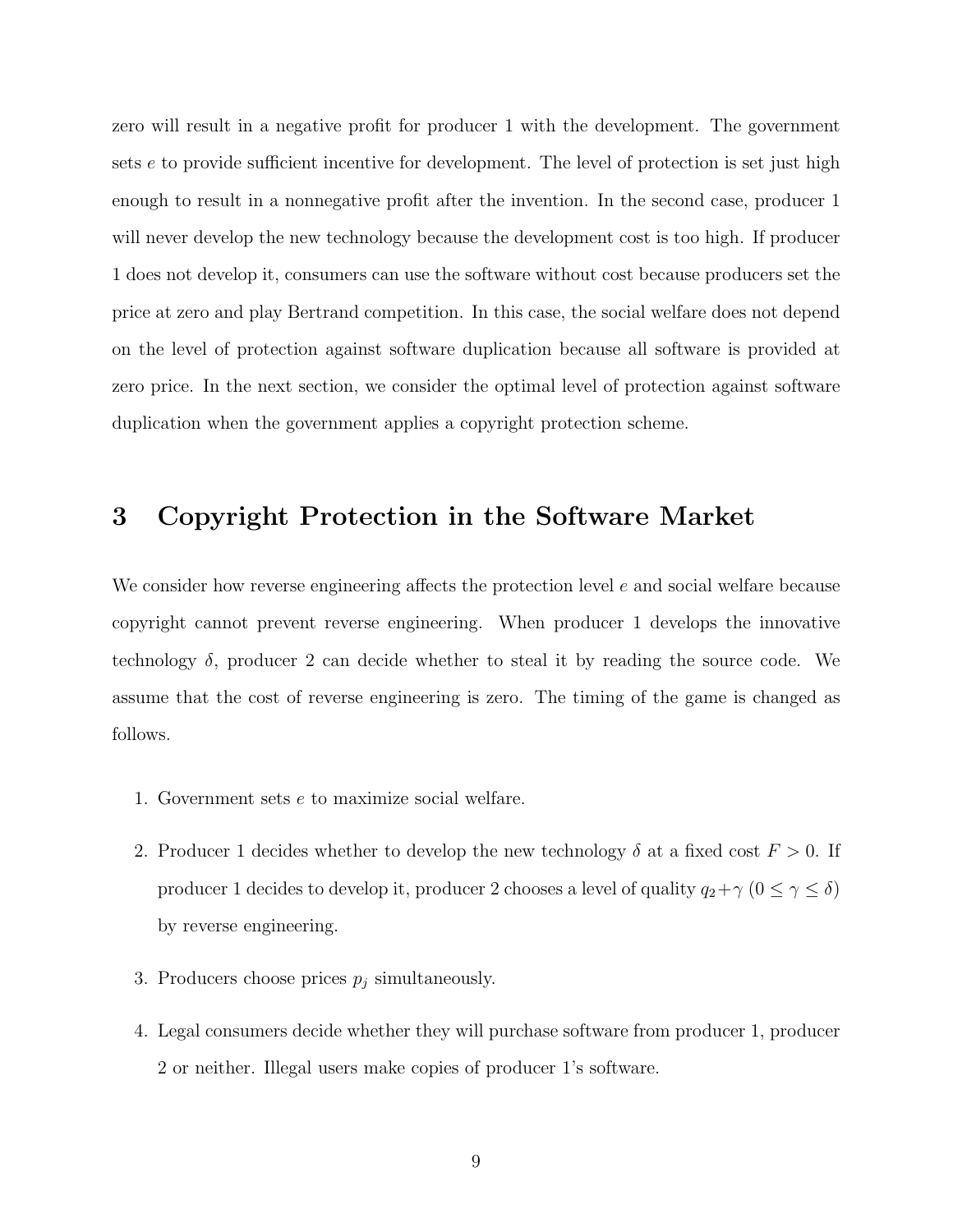In this section, producer 2 can increase its software quality to maximize its profit by reverse engineering. We must consider how producer 2 applies the new technology. The next lemma shows producer 2's reverse engineering strategy.

**Lemma 4** *:If producer 1 develops the new technology δ, producer 2 decides its strategy as follows.*

- *(1) Producer 2 chooses*  $\gamma = (4\delta 3q_2)/7$  *when*  $\delta > 3q_2/4$ *. Then the producer 2's quality after the reverse engineering becomes* 4*q*1*/*7
- *(2) Producer 2 does not improve its quality when*  $\delta \leq 3q_2/4$ *.*

The relationship between the quality and profit of producer 2 depends on the degree of *δ*. When *δ* is large, producer 2 may copy the new technology. Producer 2 can increase the software price and obtain higher profit by reverse engineering. On the other hand, when the degree of innovation is small, producer 2 has no incentive to steal the technology. In this case, the profit of producer 2 is decreased by reverse engineering because of severe price competition. In this section, we focus on the case where  $\delta > 3q_2/4$ . If  $\delta$  is small, the outcomes are the same as discussed in Section 2. We can obtain the software producers' strategies in the next lemma.

**Lemma 5** *:When the new technology is developed, the profits of producers are maximized by the choice:*

$$
p_1^c = \frac{q_1}{4}, \ p_2^c = \frac{q_1}{14}.
$$

*Under these strategies, the profits of producers are:*

$$
\pi_1^c = \frac{7eq_1}{48} - F, \quad \pi_2^c = \frac{eq_1}{48}.
$$

*When F is larger than* 7*eq*1*/*48*, then producer 1 does not develop the new technology and as a* result producers set  $p_1^c = p_2^c = 0$ .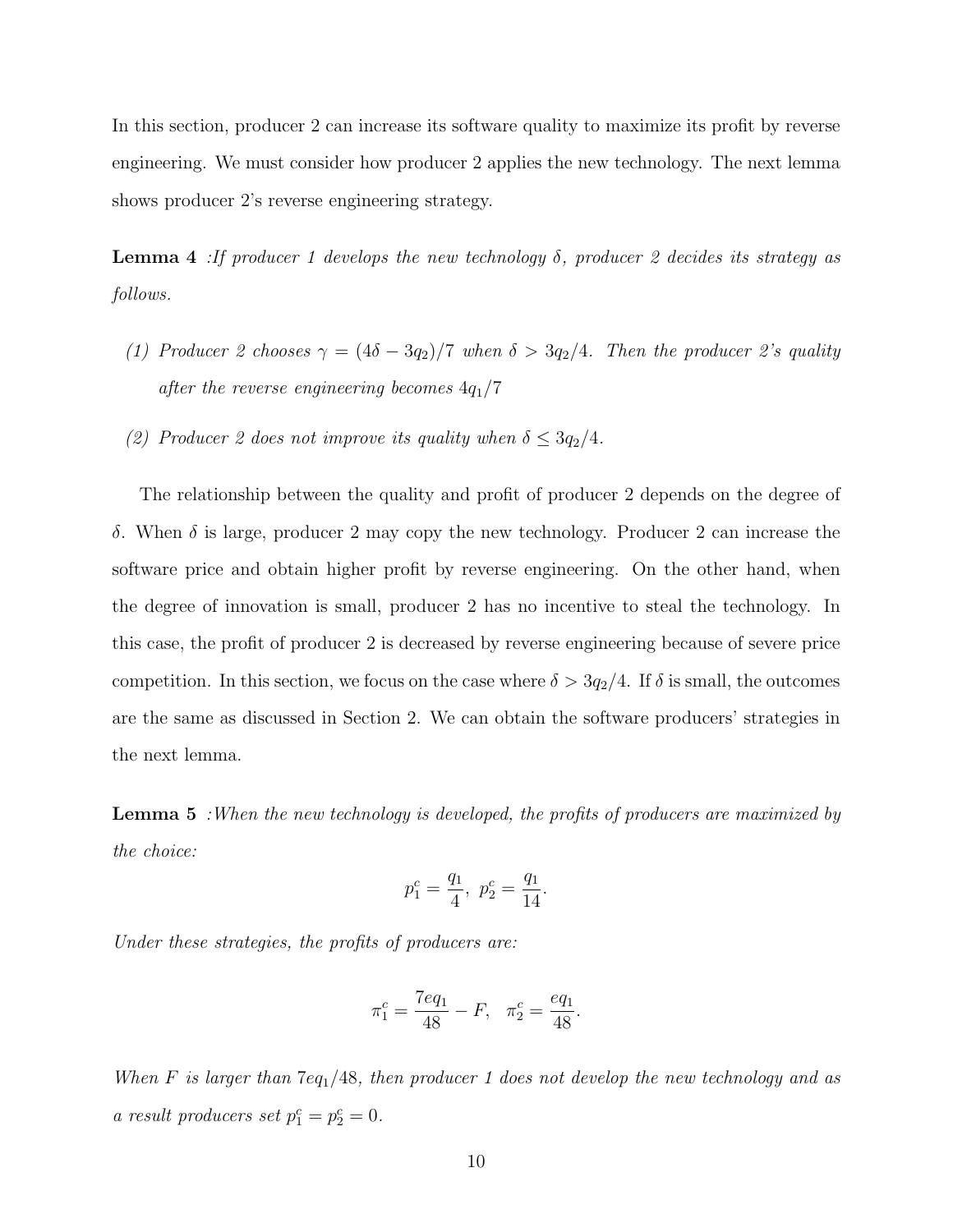The interpretation of this lemma is clear. In the first case, producer 1 develops the new technology and producer 2 copies it to maximize its own profit, because the degree of innovation is large and the development cost is low. When  $F > 7eq_1/48$ , the development cost  $F$ is so large that producer 1 cannot obtain sufficient incentive to develop the new technology because producer 2's copy decreases producer 1's profit. Consequently, producer 1 does not develop the new technology when  $F > 7eq_1/48$ .

When the new technology is sufficiently innovative  $(\delta > 3q_2/4)$  and the development cost is small  $(0 \le F < 7eq_1/48)$ , the social welfare function is as follows:

$$
e\left\{\int_{\frac{p_1^c - p_2^c}{\delta}}^{1} q_1 v dv + \int_{\frac{p_2^c}{q_2}}^{\frac{p_1^c - p_2^c}{\delta}} \frac{4q_1}{7} v dv\right\} + (1 - e) \int_0^1 q_1 v dv - F.
$$

The first term means the sum of the consumer surplus from legal buyers and the producer surplus. The second term means consumer surplus from illegal use. In these cases, the quality of both producers' products is increased by the new technology. Then, the social welfare function is given:

$$
SW^{c}(e) = \begin{cases} \frac{q_1(12-e)}{24} - F, & \text{if } F \le \frac{7eq_1}{48} \\ \frac{q_2}{2} & \text{if } F > \frac{7eq_1}{48} \end{cases} \tag{5}
$$

The following lemma shows the impact of protection against software duplication on social welfare when there is reverse engineering in the market.

**Lemma 6** *:The protection level against the software duplication e affects the social welfare as follows.*

- *(1) If*  $0 \leq F < 7eq_1/48$ *, then the social welfare is a decreasing function in protection level e*
- *(2) If*  $7eq_1/48 \leq F$ *, then the social welfare becomes*  $q_2/2$ *.*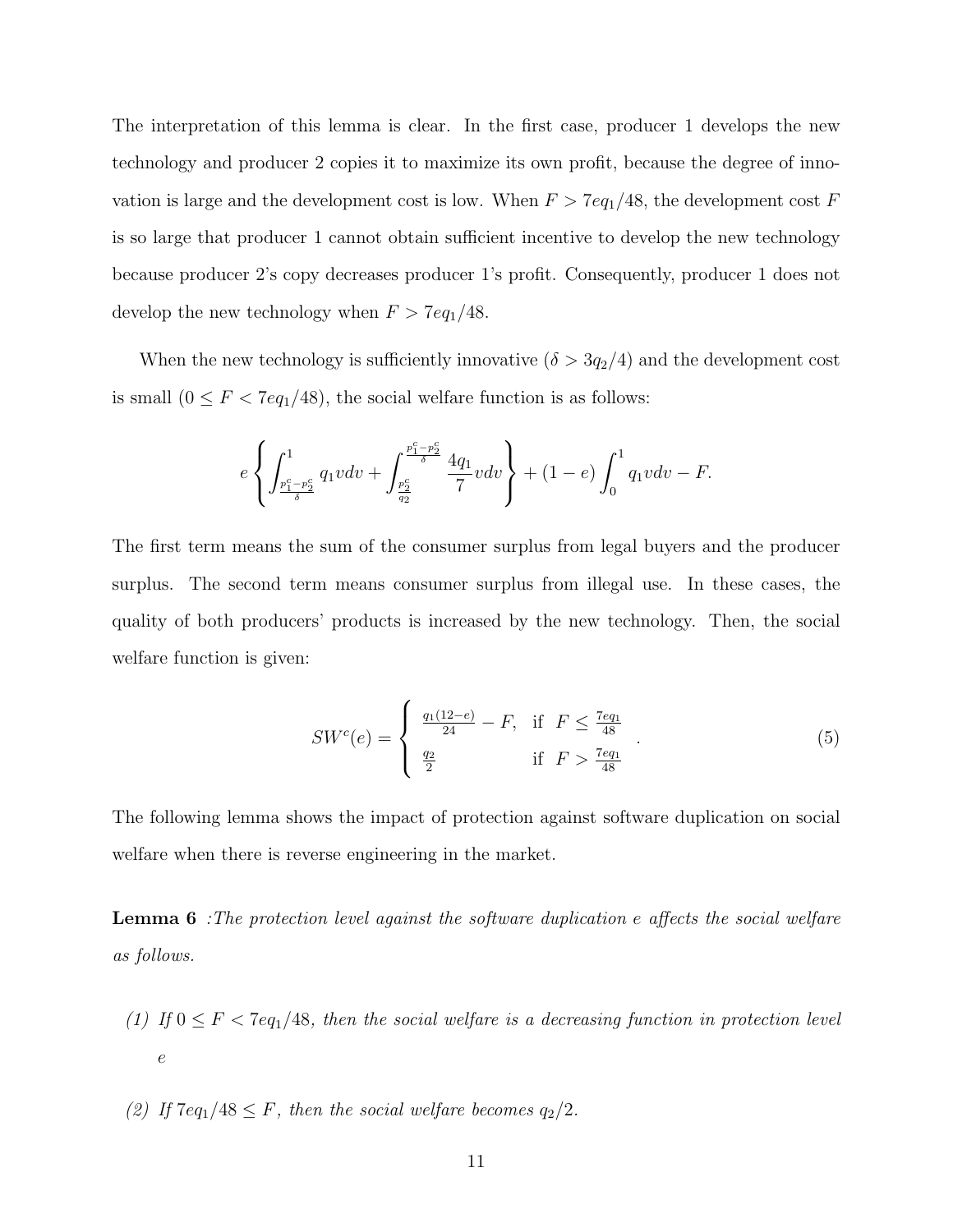This lemma can be interpreted in the same manner as Lemma 3. The following proposition discusses the optimal level of protection against software duplication  $e_2^*$ .

**Proposition 2** *:The optimal level of protection*  $e^c$  *against software duplication under the patent scheme is as follows:*

*(1)* If  $F < 7q_1/48$ , the government should set the protection level to a level that makes the *producer 1's profit zero. The optimal protection level e c is given by:*

$$
e^c = \frac{48F}{7q_1},
$$

*(2)* If  $F \geq 7q_1/48$ , the producer 1 chooses not to develop the new technology for any level *of protection.*

This result can be interpreted in the same manner as Proposition 1. The government desires to set the protection as low as possible to maximize social surplus. However, it must set at a high enough level of protection to prevent producer 1's profit from being negative. In the first case, producer 2 applies the new technology to maximize its profit. The government takes into account producer 2's copying to set the protection level. In the second case, producer 1 will never develop the new technology because of the high development cost and producer 2's copying. When the degree of innovation is not large, producer 2 does not have an incentive to copy the new technology. In this case, the optimal protection level is the same as in Proposition 1.

## **4 Patent Protection vs. Copyright Protection**

Thus far, we have considered two intellectual property right protection schemes, one that does not consider a producer's reverse engineering and another that does. The government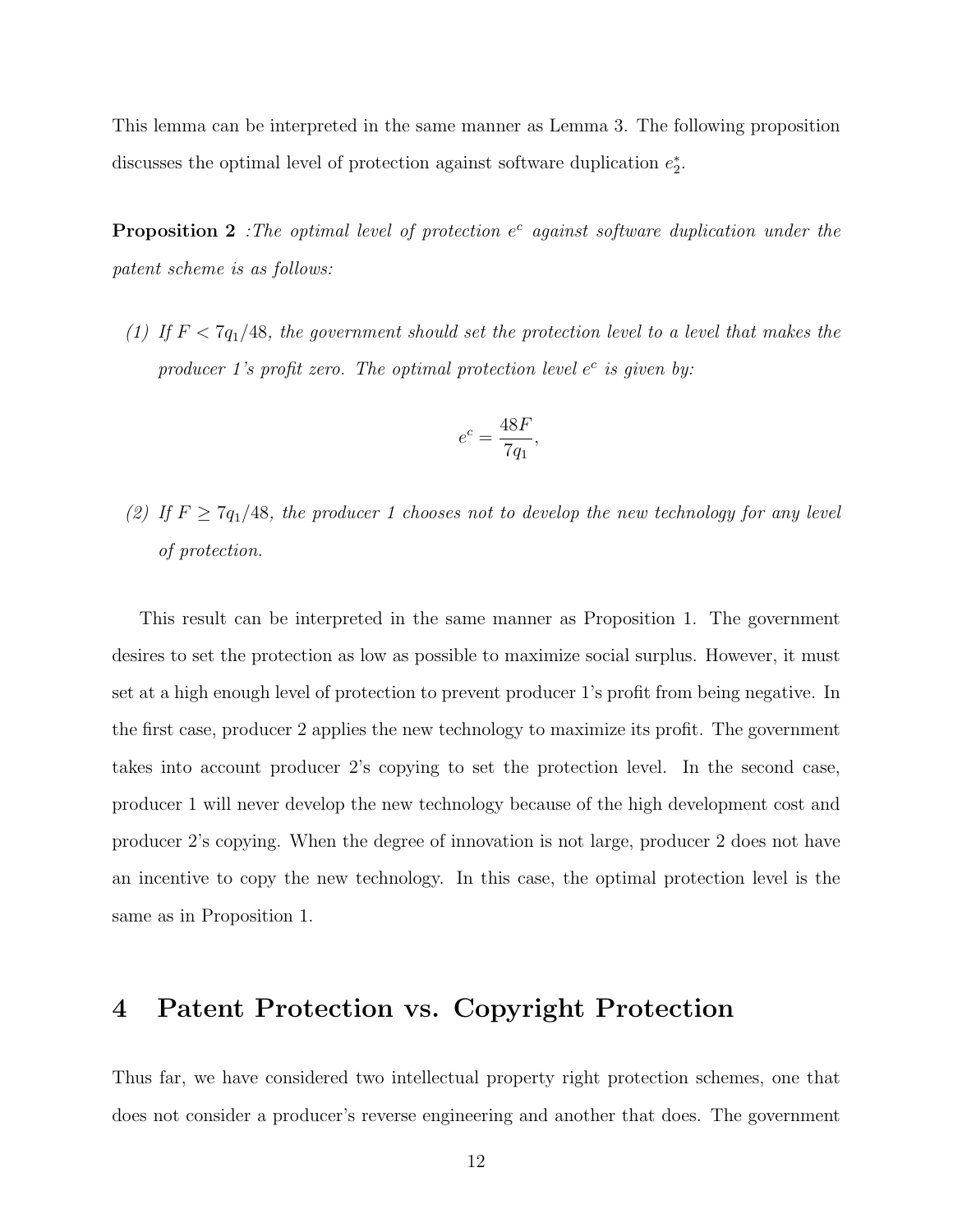can decide the level of protection against software duplication to maximize social welfare. However, the government also has the option of preventing reverse engineering by producer 2. As discussed above, software is protected by both patents and copyright. Patents can prevent reverse engineering; however, copyright cannot. In this section, we consider which protection scheme is better from the viewpoint of society: copyright or patent protection. The next proposition compares the levels of protection against the software duplication.

**Proposition 3** *:When*  $F < 7q_1/48$ *, the number of copy users in the market under a copyright scheme is smaller than that under a patent scheme.*

The intuition of this proposition is clear. When the degree of innovation is not large, the level of protection against software duplication is the same for a patent and copyright because producer 2 does not copy. When the degree of innovation is large and the development cost is small  $(F < 7q_1/48)$ , the protection levels differ. If the government adopts a copyright protection scheme, producer 1's profit may decrease as a result of producer 2's reverse engineering. In this case, the government must increase protection against software duplication to provide sufficient incentive for producer 1. If the development cost is not small  $(7q_1/48 \leq F)$ , the government cannot compensate producer 1 for its development cost under the copyright protection scheme. The next proposition shows how the software should be protected.

**Proposition 4** *:From the viewpoint of society, the government should apply the copyright protection scheme in the software market when F <* 7*q*1*/*48*. Otherwise, the government should apply a patent protection scheme.*

Figure 2 compares the social welfare under both schemes. When the degree of innovation is small, there are no differences between the two schemes, because producer 2 does not steal the new technology. When the new technology is sufficiently innovative and the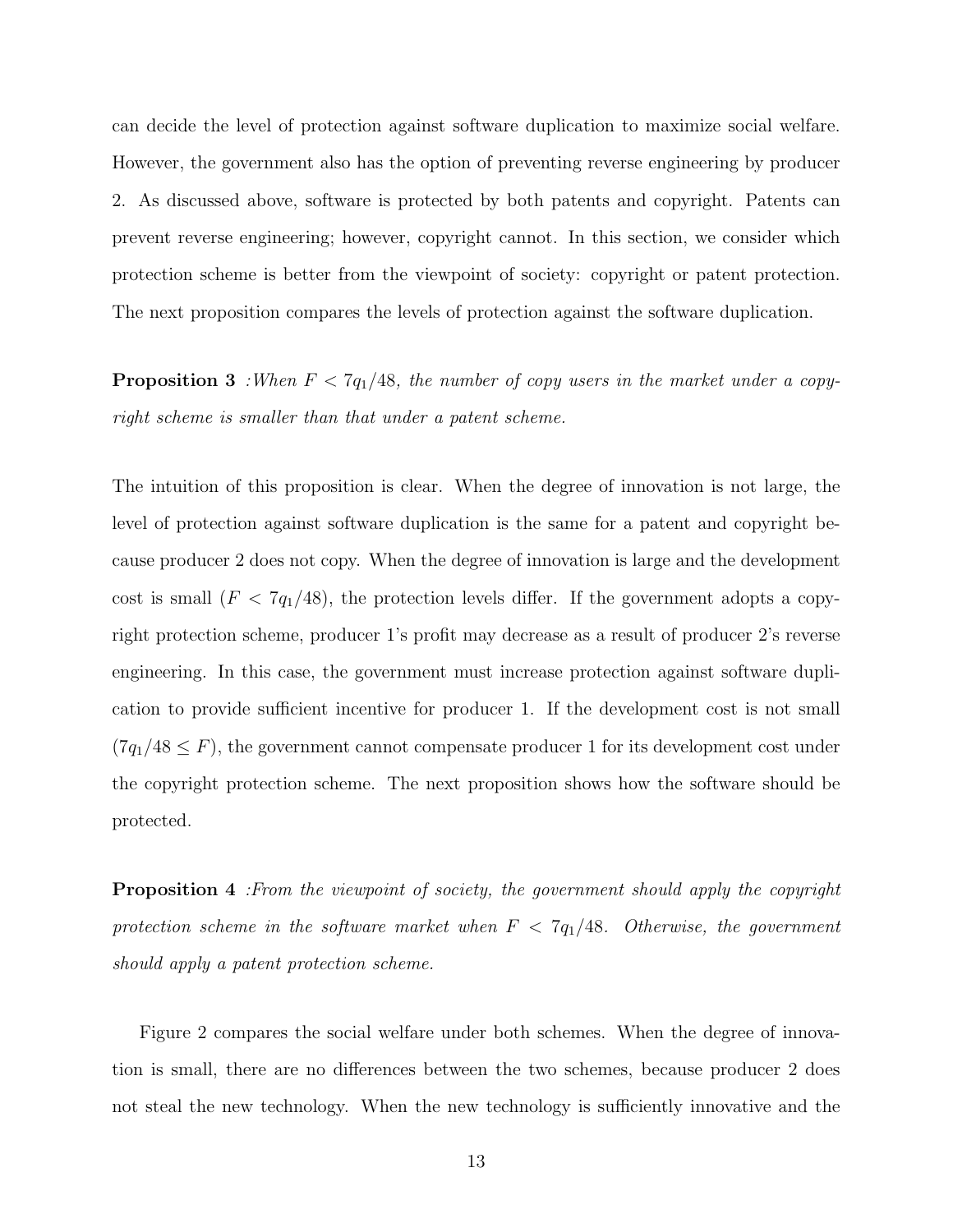



Figure 2: Patent vs. Copyright protection

Figure 3: Optimal protection scheme

development cost is low, the government can increase the quality of all software by relaxing protection against software duplication. In addition, if the government applies patent protection, producer 1's market power becomes very strong. This is not desirable from the viewpoint of social welfare. However, producer 1 does not obtain enough profit to develop the new technology under the copyright protection scheme when  $F \geq 7q_1/48$ . In this case, the government should prevent copying by producer 2 with a patent protection scheme.

This proposition also shows the relationship between the protection scheme and the idea. If we define the idea as a combination of the degree of innovation  $\delta$  and the development cost *F*, we can show the optimal protection scheme for the idea  $(\delta, F)$  as Figure 3. Figure 3 shows that the innovative idea, for example where  $\delta$  is large and  $F$  is small, should be protected by a copyright scheme. Proposition 4 describes the effect of producer 1 improving quality and the subsequent copying on protection. In the U.S., there are debates over protection of software by patents. In the software market, the quality of software is improved incrementally with each update. If the original technology  $q_2$  is large and the degree of innovation  $\delta$  is not, the range of development costs within which the patent protection scheme is socially desirable becomes small. Therefore, this proposition posits that the government should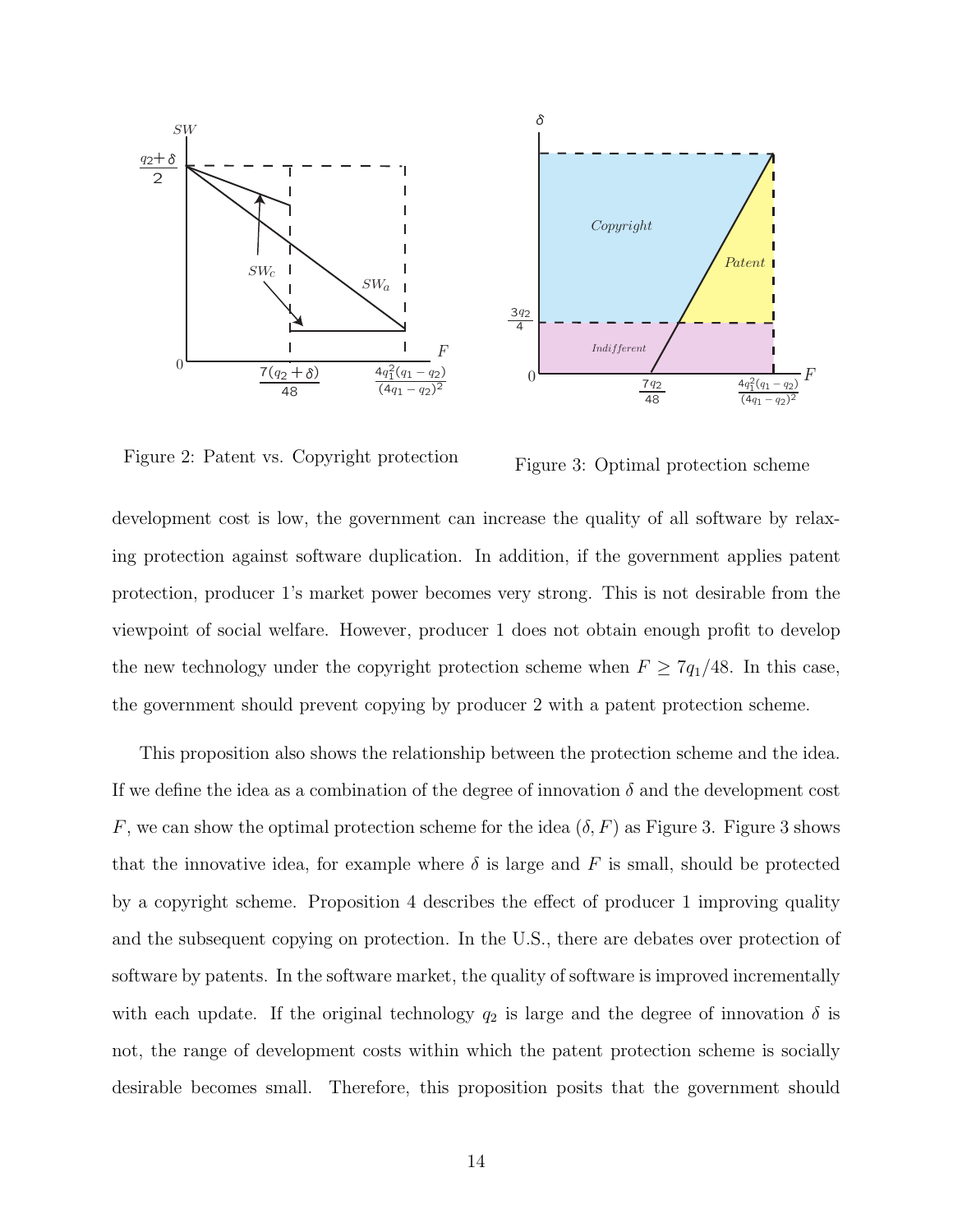not use patents to protect software, but should provide more stringent protection against software duplication than for other copyrighted products.

## **5 Conclusion**

We have considered whether software should be protected by patents. To discuss this problem, we need to take into account the differences between patent and copyright protection because software is protected by both forms of intellectual property rights. In this paper, patent protection and copyright protection are simply distinguished by changing the identity of the player who copies. We discussed intellectual property right protection in a model wherein (a) the government controls the level of protection against software duplication and against reverse engineering to maximize social welfare and (b) a software company can develop a new technology by incurring certain costs. We obtain the following results.

First, the level of protection against software duplication under the patent scheme is smaller than that under the copyright scheme when the development cost is not large. If there is reverse engineering in the market, protection against software duplication becomes strong. Consequently, the number of copy users under the copyright protection scheme is less than that under the patent protection scheme. Second, we show the optimal intellectual property right protection scheme in the software market. When the degree of innovation is small, there is no difference between the two schemes because the rival producer does not steal the technology. When the new technology is sufficiently innovative and the development cost is low, the government can increase social surplus by adopting copyright protection against software duplication. On the other hand, the government must apply a patent protection scheme when the development cost is high because producer 1 cannot obtain sufficient profit to develop software under a copyright protection scheme. We show the effect of improving the quality of software from a producer and subsequent copying on protection. Our analysis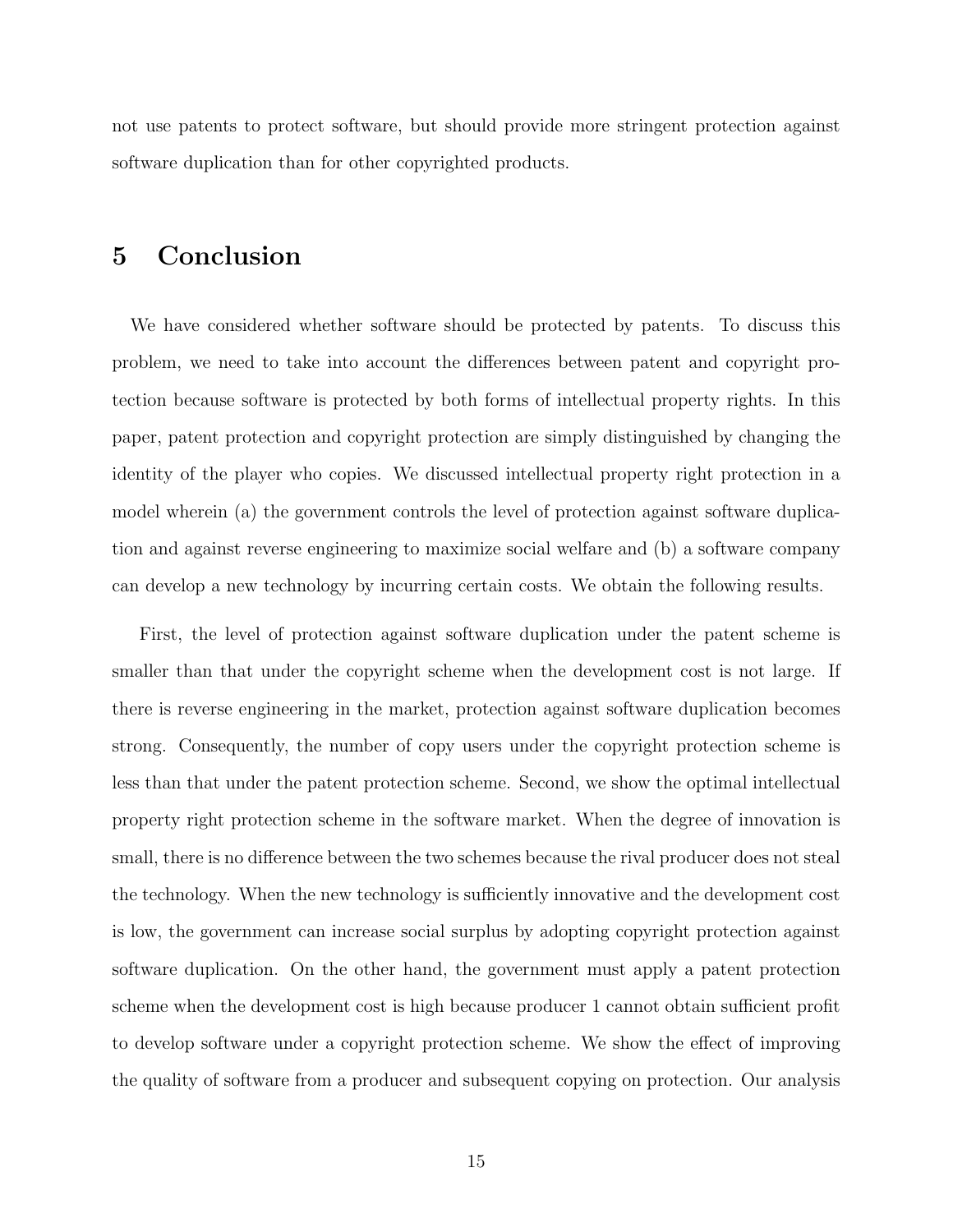suggests that changes should be made with regard to the direction of modern copyright and patent policy. We indicate the importance of copyright protection in the software market.

We close this paper by pointing out some extensions of this model. First, in this paper, the government can control the protection level *e* directly. However, the government controls this protection level through other policies such as a penalty for copyright infringement. It would be interesting to endogenize *e*. Second, producer 1 has the option of granting an exclusive license to producer 2. Patent protection may be better than copyright protection from viewpoint of society. In this case, the government does not have to set high levels of protection against software duplication because producer 1 can obtain a license fee from producer 2. Third, we assume that the cost of reverse engineering is zero in this model. In reality, it is difficult to acquire all information from reverse engineering. The rival producer must pay some costs to do that. Considering this cost, the range within which patent and copyright protection are indifferent from the viewpoint of society becomes large.

In addition, we have attempted to capture specific properties of software. However, this is not enough. As Scotchmer (1991) states, cumulative innovation is a very important topic with regard to software. For example, the quality of software improves sequentially as it is updated. Ellison and Fudenberg (2000) argue that monopolists have incentives to provide upgraded versions of the software. The arguments presented for patent protection for sequential innovation (Scotchmer and Green, 1990; O'Donoghue, Scotchmer, and Thisse, 1998) are helpful when considering this problem. These extensions will be the basis for future research. We also assume that the quality without the innovation is common to both producers. However, there are differences in technical capabilities among software producers. If we assume that one producer's software quality without the innovation is higher than that of the other producer's, we obtain a similar result to that in this paper.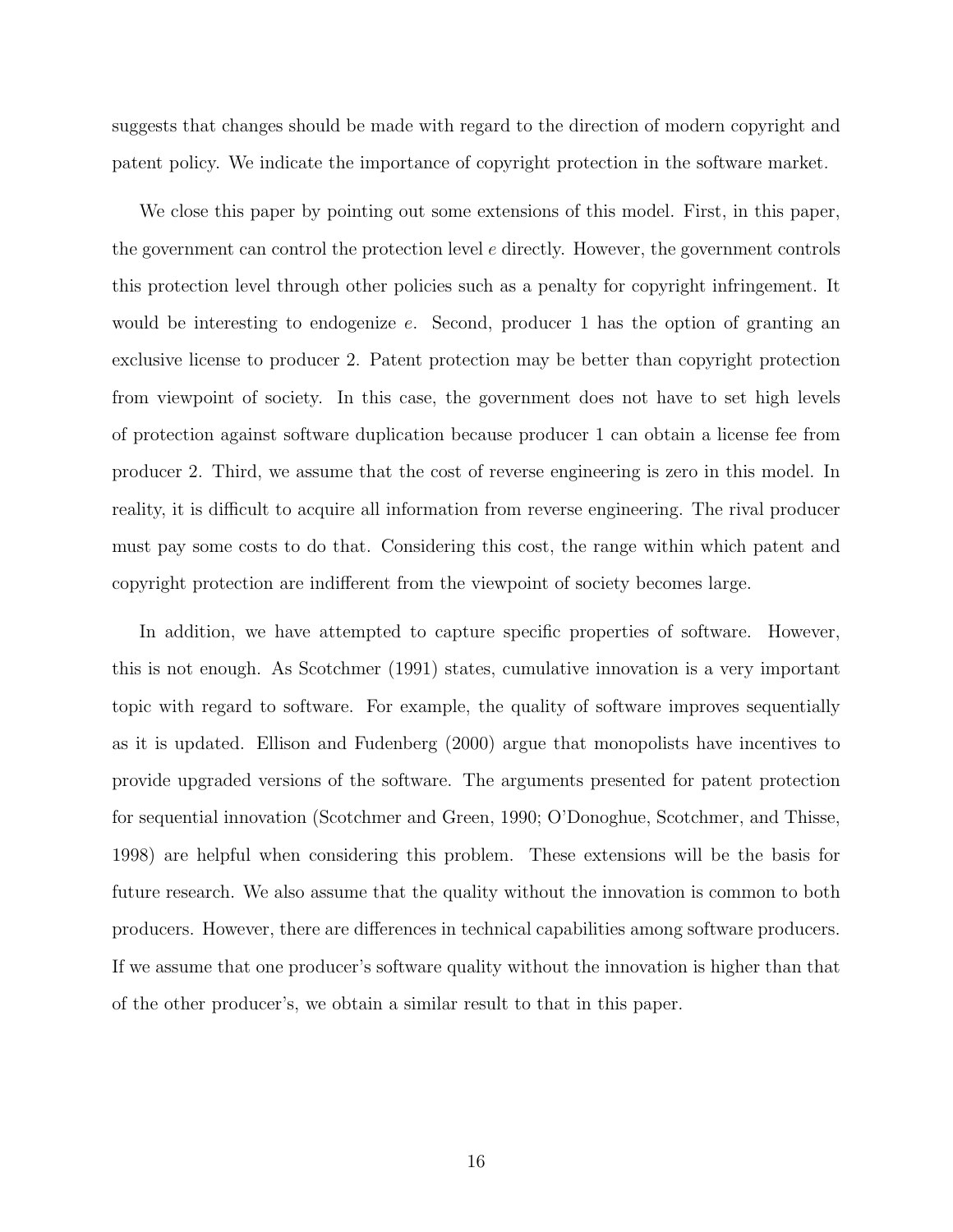#### **References**

- [1] Aharonian, G. "Critiques of Software Patent Examination," *http://www.bustpatents.com/* (2005).
- [2] Banerjee, D. "Software piracy: a strategic analysis and policy instruments," *International Journal of Industrial Organization,* Vol. 21 (2003), pp. 97–127.
- [3] Bessen, J. and Hunt, R. "The Software Patent Experiment. Patents, Innovation and Economic Performance", ed. Organization for Economic Co-Operation and Development  $(2004).$
- [4] Business Software Alliance. "BSA Global Piracy Study," *http://www.bsa.org/usa/research*. (2009).
- [5] Church, J. and Gandal, N. "Network Effects, Software Provision, and Standardization," *Journal of Industrial Economics*, Vol. 40 (1992), pp. 85–103.
- [6] Ellison, G. and Fudenberg, D. "The neo-Luddite's lament: excessive upgrades in the software industry," *RAND Journal of Economics*, Vol. 31 (2000), pp. 253–272.
- [7] Gallini, N. "Patent Policy and Costly Imitation," *RAND Journal of Economics*, Vol. 23 (1992), pp. 52–63.
- [8] Gilbert, R. and Shapiro, C. "Optimal Patent Length and Breadth," *RAND Journal of Economics*, Vol. 21 (1990), pp. 106–112.
- [9] Klemperer, P. "How Broad Should the Scope of Patent Protection Be?" *RAND Journal of Economics*, Vol. 21 (1990), pp. 113–130.
- [10] O'Donoghue, T., Scotchmer, S. and Thisse, J.-F. "Patent Breadth, Patent Life, and the Pace of Technological Progress," *Journal of Economics & Management Strategy*, Vol. 7 (1998), pp. 1–32.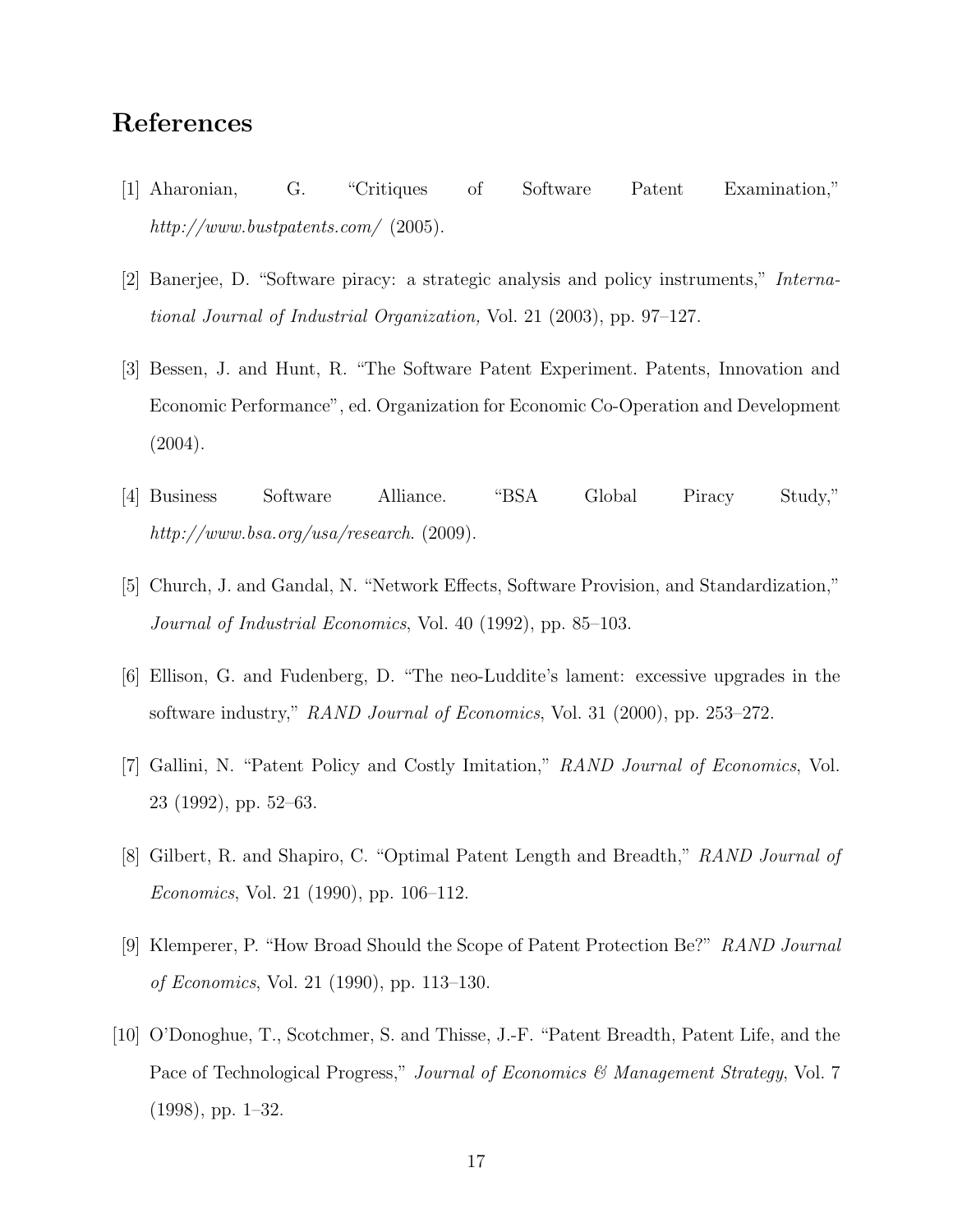- [11] Scotchmer, S. "Standing on the Shoulders of Giants: Cumulative Research and the Patent Law," *Journal of Economic Perspectives*, Vol. 5 (1991), pp. 29–41.
- [12] Scotchmer, S. and Green, J. "On the Division of Profit in Sequential Innovation," *RAND Journal of Economics*, Vol. 26 (1995), pp. 20–33.
- [13] Tandon, P. "Optimal Patents with Compulsory Licensing," *The Journal of Political Economy*, Vol. 90 (1982), pp. 470–486.
- [14] Varian, H. "Buying, sharing and renting information goods," *Journal of Industrial Economics*, Vol. 48 (2000), pp. 473–488.

#### **6 Appendix**

**Proof of Proposition 1** :From Lemma 3, the social welfare is a decreasing function of the protection level *e* if the new technology is developed. In the first case, the protection should be chosen at the minimum level that provides an incentive for the producer to develop, because the new technology is socially desirable in this range of development cost. In the second case, the producer cannot develop the technology for any *e*. The government's optimal penalty is therefore unconstrained. Q.E.D.

**Proof of Proposition 2** :From Lemma 6, the social surplus is a decreasing function of *e* when the technology is developed. In the first and second cases, protection is chosen at the minimum level that provides an incentive for a producer to work. In the last case, the producer cannot afford to develop the technology for any *e*. The optimal government protection is therefore unconstrained. Q.E.D.

**Proof of Proposition 3**: We compare the optimal protection level  $e^a$  and  $e^c$ .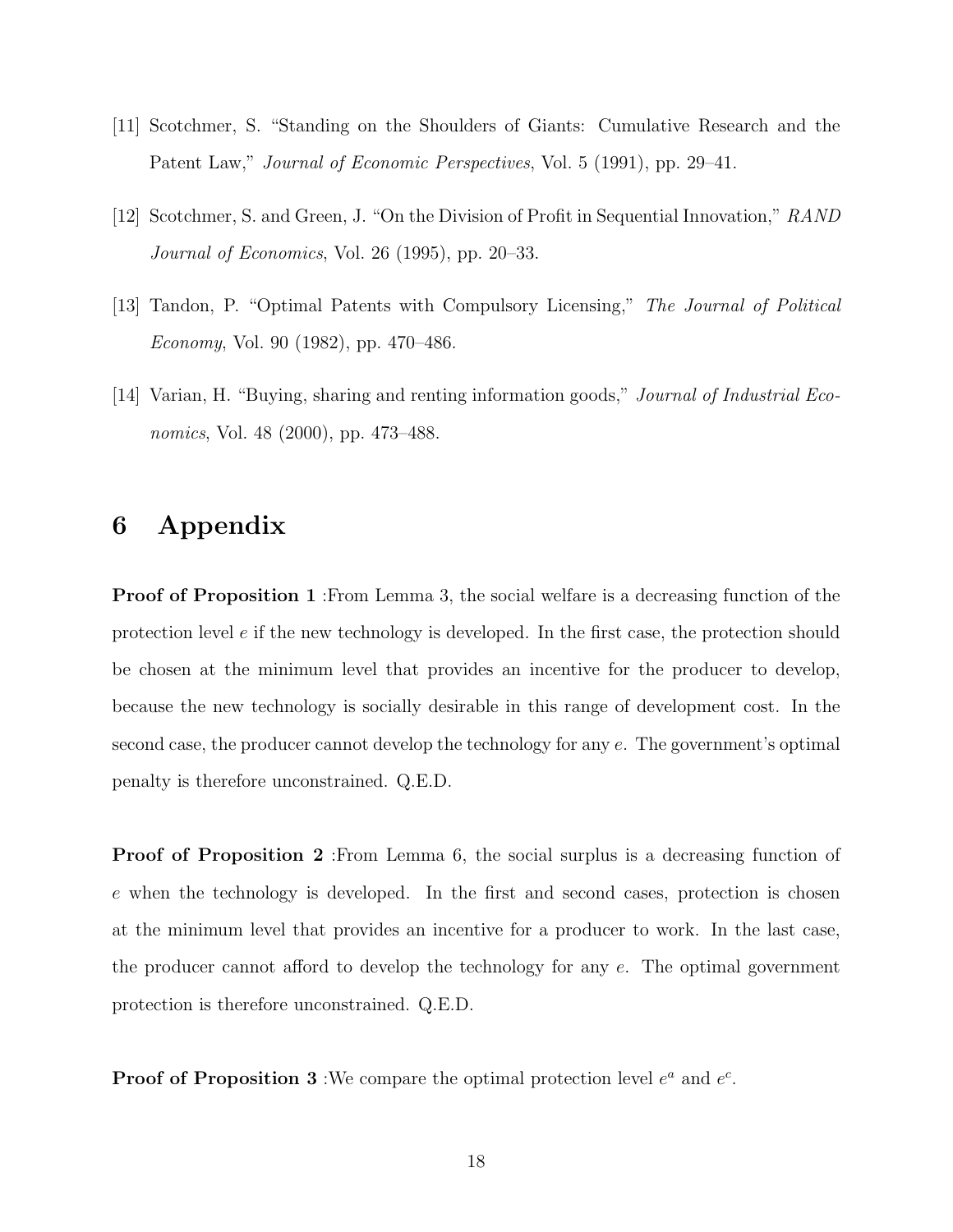When  $0 \leq F < 7q_1/48$ 

$$
e^{a} - e^{c} = \frac{F(4q_1 - q_2)^2}{4q_1^2 \delta} - \frac{48F}{7q_1} = -\frac{F(21q_2 + 20\delta)(4\delta - 3q_2)}{28q_1^2 \delta}
$$
(6)

This equation becomes negative when  $\delta > 3q_2/4$ .

From equation (6), the level of protection against software duplication under copyright protection is more severe than that under patent protection when the development cost is low. Q.E.D.

**Proof of Proposition 4** : We compare social welfare under each penalty scheme. We obtain the social surplus when reverse engineering does not exist in the market by substituting  $e^a$ into equation (4):

$$
SW^{a} = \frac{4q_{1}^{2} - F(9q_{2} + 12\delta)}{8q_{1}} \text{ for } 0 \le F < \frac{4q_{1}^{2}\delta}{(4q_{1} - q_{2})^{2}},\tag{7}
$$

$$
SW^{a} = \frac{q_2}{2} \text{ for } F \ge \frac{4q_1^2 \delta}{(4q_1 - q_2)^2}.
$$

We then obtain the social welfare when there is reverse engineering by substituting  $e^c$  into equation (5):

$$
SW^{c} = \frac{7q_1 - 18F}{14} \text{ for } 0 \le F < \frac{7q_1}{48},\tag{8}
$$

$$
SW^c = \frac{q_2}{2} \text{ for } F \ge \frac{7q_1}{48}.\tag{9}
$$

We compare equations  $(7)$  and  $(8)$ .

$$
\frac{4q_1^2 - F(9q_2 + 12\delta)}{8q_1} - \frac{7q_1 - 18F}{14} = -\frac{3F(4\delta - 3q_2)}{36q_1}.
$$
 (10)